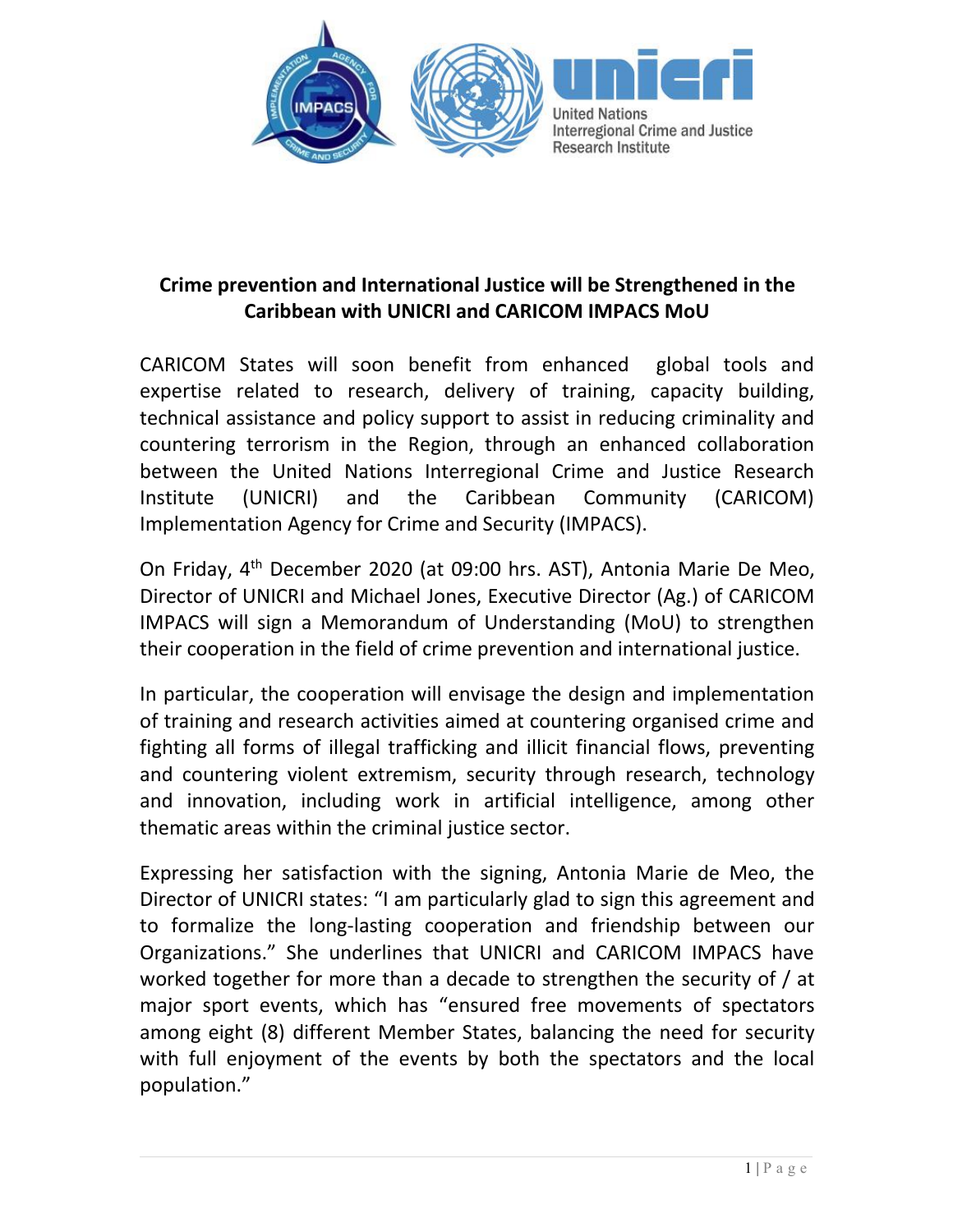

IMPACS Executives Director (Ag.) Lieutenant Colonel Michael Jones noted that "this is a significant moment, not just for CARICOM IMPACS, but for

CARICOM States to benefit from the global tools, strength and support of UNICRI, particularly in the area of training and research".

This MOU will expand on a previous MOU between the two (2) agencies which was signed in 2009, to reflect the current crime threats and criminal justice needs in the Region. The previous MOU between UNICRI and CARICOM IMPACS which provided a framework for the security of major events still represents a milestone for planning major co-hosted sport events.

For more information:

### **UNICRI**

Visit [www.unicri.it;](http://www.unicri.it) follow on Twitter (@UNICRI), and on Facebook (@unicri.it), or contact: Ms. Marina Mazzini, [marina.mazzini@un.org;](mailto:marina.mazzini@un.org) [unicri.publicinfo@un.org](mailto:unicri.publicinfo@un.org)

## **CARICOM IMPACS**

Visit [www.caricomimpacs.org;](http://www.caricomimpacs.org) follow on Twitter (@CImpacs), and on Facebook (@caricomimpacs), or contact: Mr. Roger Belgrave, [rbelgrave@carimpacs.org;](mailto:rbelgrave@carimpacs.org) [secretariat@carimpacs.org](mailto:secretariat@carimpacs.org)